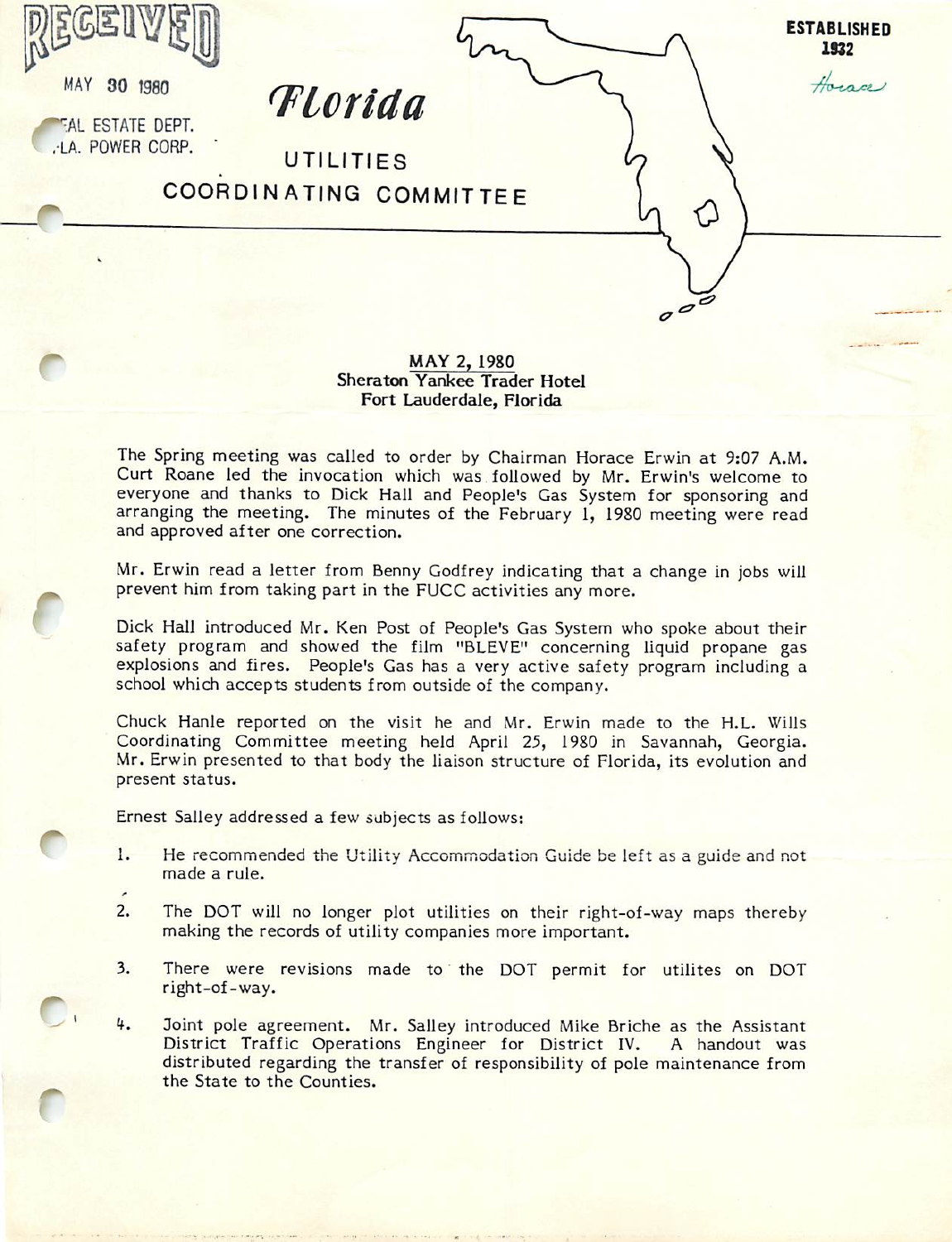Ray Afeld presented a proposal to adopt standard color codes for permanent markers for below ground utilities. The colors are the same as previously adopted for temporary markings, i.e. Red = power, yellow = gas, orange = telephone and CATV, blue = water, green = sewer. These colors will apply to the background of a marker with the lettering being black. It was moved and seconded to adopt these colors as standard for permanent markings for the utilities of the State. (See Attachment No. 1). The discussion which followed pointed out that most representatives wanted to get their company's approval before voting on the proposal. The motion was tabled until the August meeting.

Ken Brown, Chairman of the Utility Accommodation Guide Subcommittee reported that the one year trial period for the Guide expires in 3une, 1980. The subject of bicycle paths was brought up. Chairman Erwin wrote a letter to Mr. Elliott of the DOT (See Attachment #2) regarding the bicycle paths. Mr. Elliott answered the letter (See Attachment #3) and stated that a trial area will be established in Gainesville. "Mr. Erwin appointed Curt Roane to represent the FUCC and work with the City of Gainesville and the DOT. Duncan Thomson volunteered to assist him. Mr. Erwin requested the body's approval to reactivate the subcommittee on Utility Space allocation.

Dick Unger suggested that we invite a representative from the Florida Department of Natural Resources to attend the next meeting to speak regarding DNR easements and how to expedite their approval.

The Chairman adjourned the meeting at 12:05 P.M.

The next meeting will be held in Clearwater on August 1, 1980. Details will be published in a notice to be sent prior to that date.

Those in attendance in Fort Lauderdale were:

O

| <b>NAME</b>        | <b>ADDRESS</b>                                                             | TELEPHONE NO. |
|--------------------|----------------------------------------------------------------------------|---------------|
| + C. E. Hanle      | Southern Bell<br>6451 N. Federal Highway<br>Fort Lauderdale, Florida 33308 | 305-492-2788  |
| <b>Owen Bowser</b> | FPSC<br>8400 N.W. 52nd Street<br>Suite 121<br>Miami, Florida 33166         | 305-592-0730  |
| C. Edward Mills    | <b>FPSC</b><br>101 E. Gaines<br>Tallahassee, Florida 32303                 | 904-488-8501  |
| Larry D. Claxon    | P.O. Box 111<br>Tampa, Florida 33601                                       | 813-879-4111  |
| <b>Ken Brown</b>   | Tampa Elec. Company<br>P.O. Box 111<br>Tampa, Florida 33601                | 813-879-4111  |
| Walter C. Holmes   | <b>Suite 1266</b><br><b>CNA Tower</b><br>Orlando, Florida 32801            | 305-843-7925  |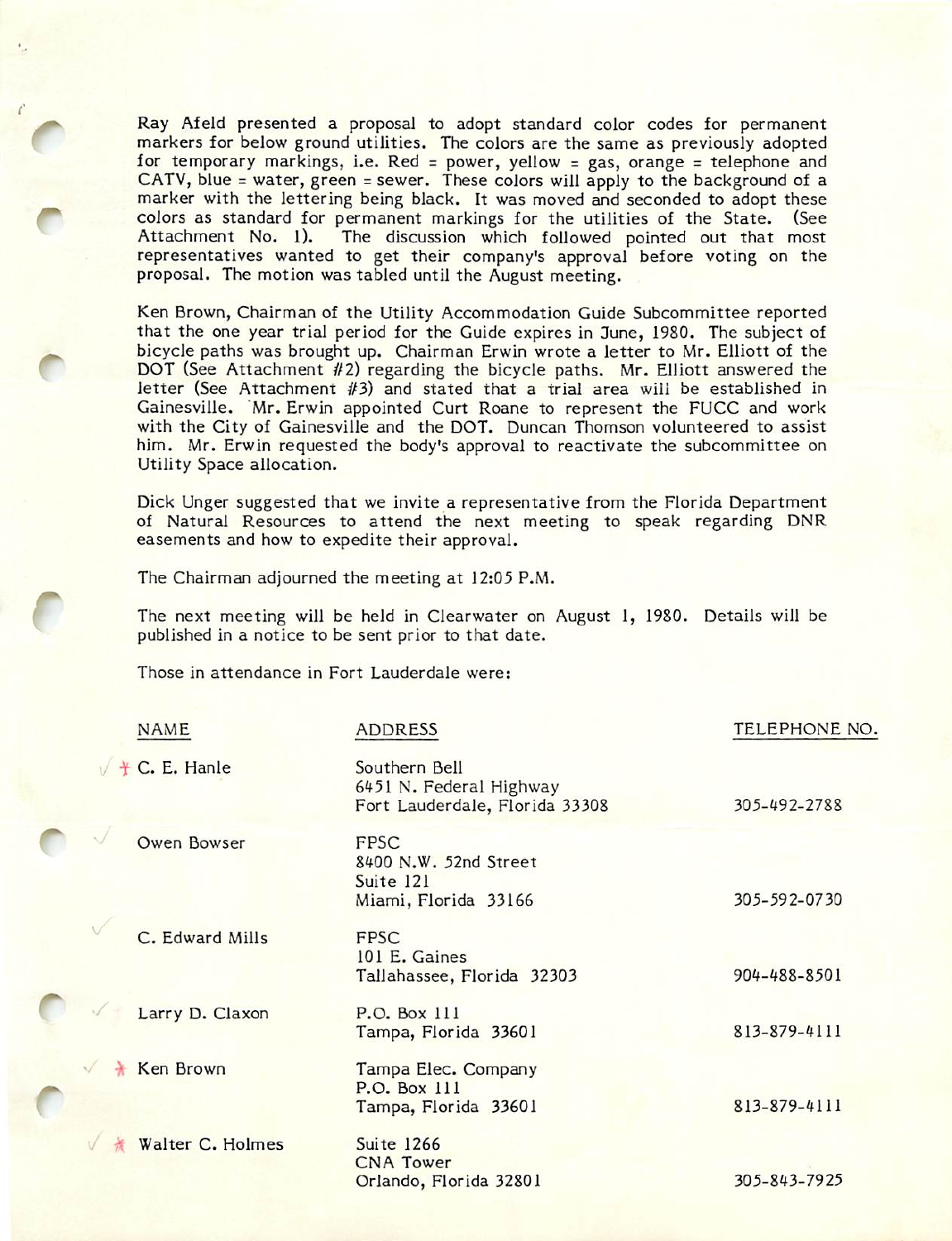| <b>NAME</b>           | ADDRESS                                                                  | TELEPHONE NO. |
|-----------------------|--------------------------------------------------------------------------|---------------|
| <b>Ed Gainey</b>      | 1350 N.W. 40th Avenue<br>Fort Lauderdale, Florida 33313                  | 305-587-0910  |
| <b>Karen Sterling</b> | Southern Bell<br>2950 N.W. 31st Avenue<br>Fort Lauderdale, Florida 33311 | 305-731-9091  |
| W. L. Jones           | Southern Bell<br>2950 N.W. 31st Avenue                                   | 305-731-9022  |
| S.M. Brown, Jr.       | Fort Lauderdale, Florida 33311<br>Southern Bell<br>3020 N.W. 33rd Avenue |               |
|                       | Fort Lauderdale, Florida 33311                                           | 305-731-8070  |
| J. M. Austin          | F.D.O.T.<br>Fort Lauderdale, Florida                                     | 305-524-8621  |
| M.J. Briche           | F.D.O.T.<br>Fort Lauderdale, Florida                                     | 305-524-8621  |
| Joe DeCaro            | F.D.O.T.<br>Fort Lauderdale, Florida                                     | 305-524-8621  |
| * Alan Keith          | Florida Power Corp.<br>P.O. Box 417<br>Winter Park, Florida 32790        | 305-646-8224  |
| + Bob Foote           | P.O. Box 3000<br>Altamonte Spring, Florida 32701                         | 305-830-3445  |
| Clarence Wood         | Clay Electric Coop, Inc.<br><b>Box 308</b><br>Keystone Heights, Florida  | 473-4911      |
| <b>Jimmy Price</b>    | Clay Electric Coop, Inc.<br><b>Box 308</b>                               |               |
|                       | Keystone Heights, Florida                                                | 473-4911      |
| Tom Priest            | Sebring Utilities Commission<br>Sebring, Florida                         | 385-0648      |
| Walt Childs           | F.D.O.T.<br>P.O. Box 1249<br>Bartow, Florida 33830                       | 813-533-8161  |
| Jim Wright            | F.D.O.T.<br>780 S.W. 24th Street<br>Fort Lauderdale, Florida 33315       | 305-524-8621  |
| E. Scott Boggs        | Greiner Engineering<br>P.O.Box 23646<br>Tampa, Florida 33623             | 813-879-1711  |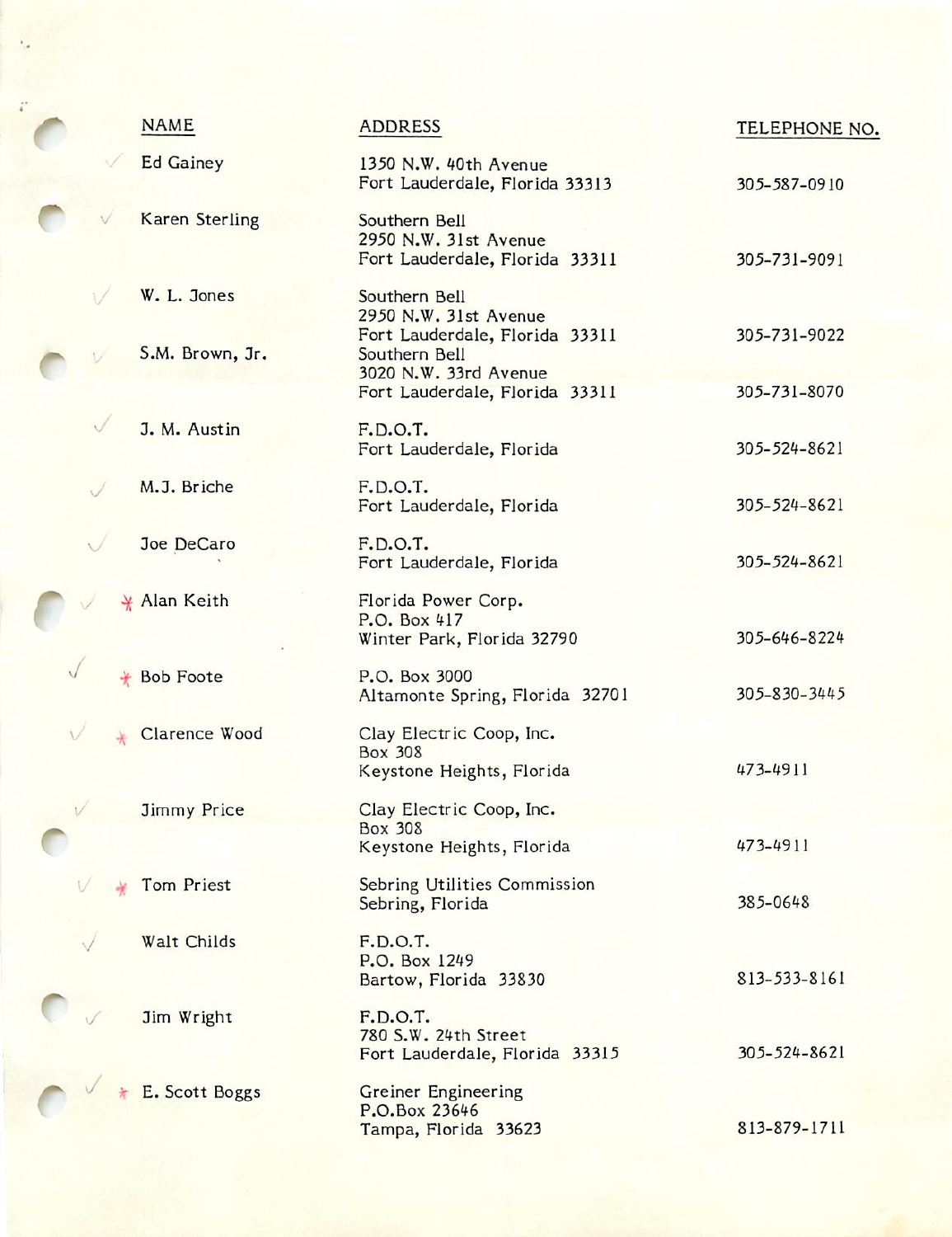|         | <b>NAME</b>       | <b>ADDRESS</b>                                                                                                     | TELEPHONE NO. |
|---------|-------------------|--------------------------------------------------------------------------------------------------------------------|---------------|
|         | Ray Afeld         | "Call Candy" Center<br>4520 Oakellar Street<br>Tampa, Florida                                                      | 813-839-8881  |
|         | Jack R. Rogers    | <b>U.U.N.C.</b><br>666 N.W. 79th Street<br>Room 359<br>Miami, Florida 33126                                        | 264-6820      |
|         | John L. Durden    | F.D.O.T.<br>Miami, Florida                                                                                         | 377-5367      |
|         | Lee C. Spitzkopf  | F.D.O.T.<br>401 N.W. Second Avenue<br>Suite 520<br>Miami, Florida 33128                                            | 377-5367      |
|         | John Clark        | United Telephone Company<br>Avon Park, Florida                                                                     | 813-453-3243  |
| $\star$ | R. J. McConville  | United Telephone Company<br>Fort Myers, Florida                                                                    | 813-335-3402  |
|         | Richard P. Hall   | People's Gas System<br>N. Miami, Florida                                                                           | 305-893-2522  |
|         | G. P. Orth        | Broward County Utilities Weste Water Div. 765-5260<br>Governars Club, Room @ 320, 236 SE 1stave Ft. houderdal 3330 |               |
|         | M. B. Holman      | U.N.C.L.E.<br>6451 N. Federal Highway<br>Fort Lauderdale, Florida 33308                                            | 492-3127      |
| ₩       | Darryl Soliday    | People's Gas System<br>315 Twiggs Street<br>Tampa, Florida                                                         | 813-228-9743  |
|         | John Wilkinson    | People's Gas System<br>P.O. Box 13429                                                                              | 813-895-3621  |
|         | Rafael A. Perdomo | People's Gas System<br>555 N.E. 124th Street<br>Miami, Florida                                                     | 893-2522      |
|         | Bruce L. Frey     | Lindahl Browning & Ferrari<br>P.O. Box 727<br>Jupiter, Florida                                                     | 746-9248      |
|         | J.L. Dunning      | <b>Gulf Power Company</b><br>P.O. Box 1151<br>Pensacola, Florida 32520                                             | 904-434-8555  |
|         |                   |                                                                                                                    |               |

 $\overline{C}$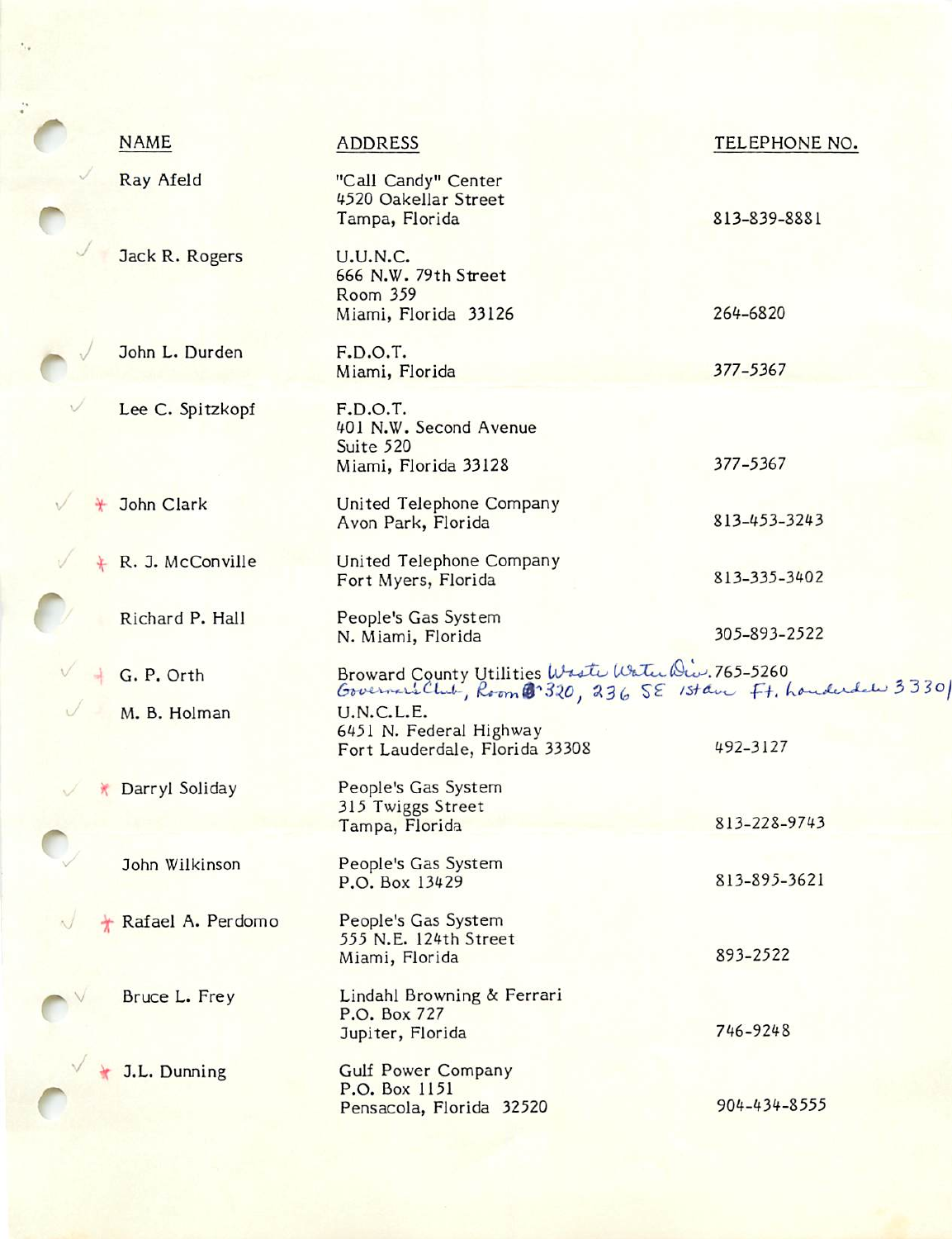| <b>NAME</b>            | <b>ADDRESS</b>                                                                           | TELEPHONE NO. |
|------------------------|------------------------------------------------------------------------------------------|---------------|
| <b>Steve Richbourg</b> | <b>Gulf Power Company</b><br>Box 1151<br>Pensacola, Florida 32520                        | 904-434-8350  |
| Tom Waldo              | Southern Bell<br>1011 E. Colonial Drive<br><b>Room 200</b><br>Orlando, Florida           | 305-898-9001  |
| Ed Williams            | Southern Bell<br>666 N.W. 79th Avenue<br>Room 542                                        |               |
|                        | Miami, Florida                                                                           | 305-263-3108  |
| Rocky DePrimo          | Dade County O.T.A.<br>44 W. Flagler<br>Miami, Florida 33130                              | 305-579-5575  |
| Don Brant              | City of Orlando<br>400 S. Orange Avenue<br>Orlando, Florida 32801                        | 849-2211      |
| Jim Bahr               | Jacksonville Electric Authority<br>P.O. Box 53015<br>Jacksonville, Florida 32202         | 633-5720      |
| Dennis M. LaBelle      | F.P.L.<br>P.O. Box 529100<br>Miami, Florida                                              | 552-4438      |
| <b>Bill Hopgood</b>    | F.P.L.<br>P.O. Box 529311<br>Miami, Florida                                              | 442-5183      |
| Patrick Hunt           | Lee County D.O.T.<br>P.O. Box 398<br>Fort Myers, Florida 33901                           | 335-2348      |
| <b>B.</b> Shuttleworth | Lee County Planning Department<br>P.O. Box 398<br>Fort Myers, Florida 33902              | 335-2200      |
| Dietmar O. Unger       | Southern Bell<br>P.O. Box 951                                                            | 252-9078      |
|                        | Daytona Beach, Florida 32015                                                             |               |
| S. Clyde Johnson       | Southern Bell<br>609-400 Building<br>400 W. Ashley Street<br>Jacksonville, Florida 32202 | 904-350-2285  |

f

 $\ddot{\bullet}$